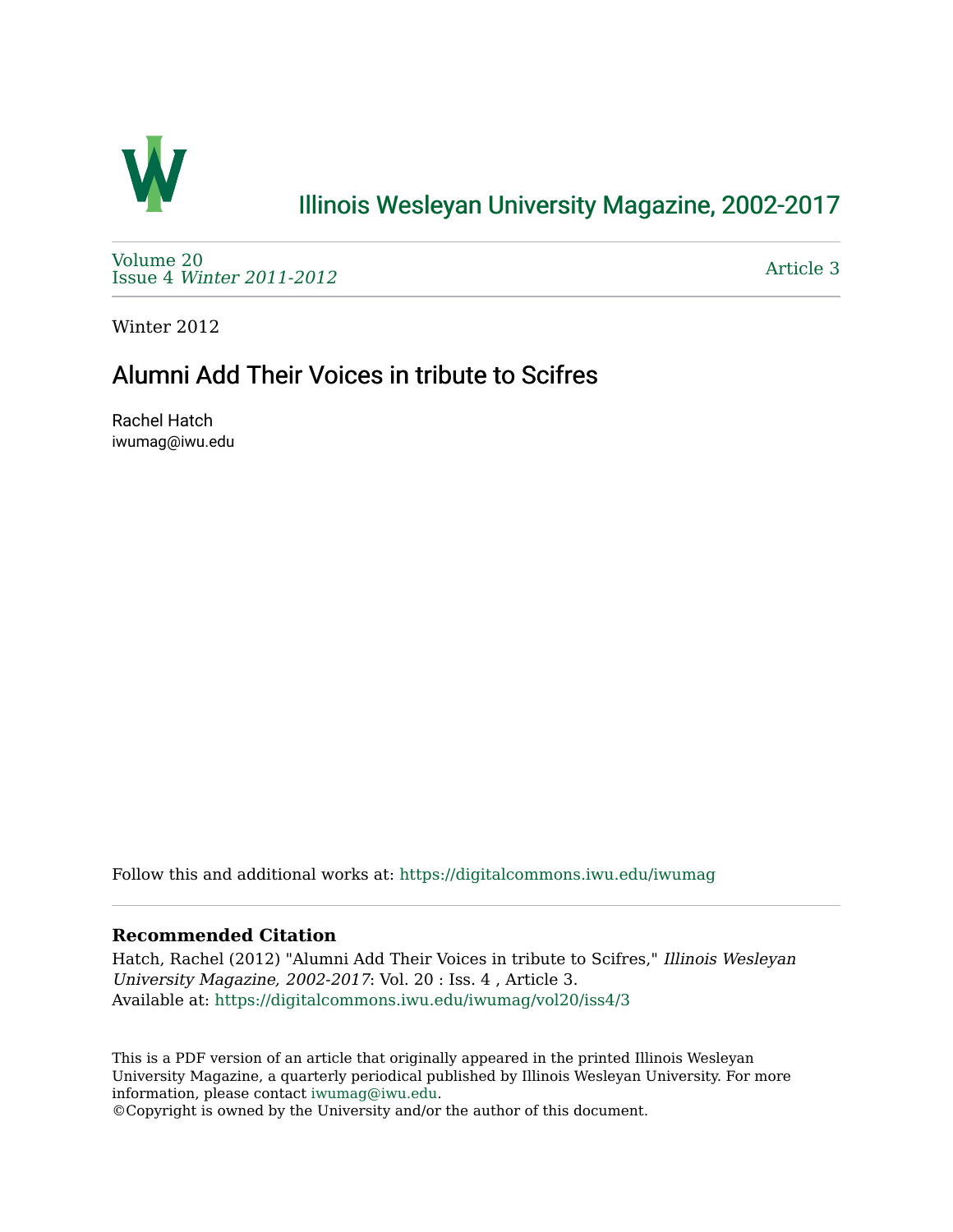# Alumni Add Their Voices in Tribute to Scifres

### **Story by RACHEL HATCH**



**Sammy Scifres enjoys a Homecoming concert in his honor. (Photo by Marc Featherly)**

It has been more than 40 years since Associate Professor Emeritus Sammy Scifres gave voice lessons to his first students at the School of Music. Those students who have benefited from his instruction now number in the thousands.

"I wonder why time has gone by so rapidly, at least in my mind," said Scifres, who retired this spring. "I look aroundand think, 'Didn't I just get started?'"

At Homecoming 2011 in October, the School of Music honored Scifres with a reception and concert of alumni vocal performers at Westbrook Auditorium.

Sitting on campus with his wife, Maxie, who has been an accompanist in the School of Music for 15 years, Scifres remembered how easy it was to fall in love with IWU, and how that love affair has endured.

"In 1967, as soon as I had my interview, I called Maxie and told her, 'This is the place we should be,'" he said. "It just felt like home."

As a high school student in the small Texas farming community where he grew up, Scifres was a vocal performer but dreamed of becoming a choral director. He said he had no intention of becoming a full-time performer. "That never interested me," he said with a slight shake of the head. "I couldn't have done that." At that comment, Maxie rolled her eyes. "I totally disagree," she said in an exaggerated whisper. "He is a wonderful singer. And his choir director agreed with me."